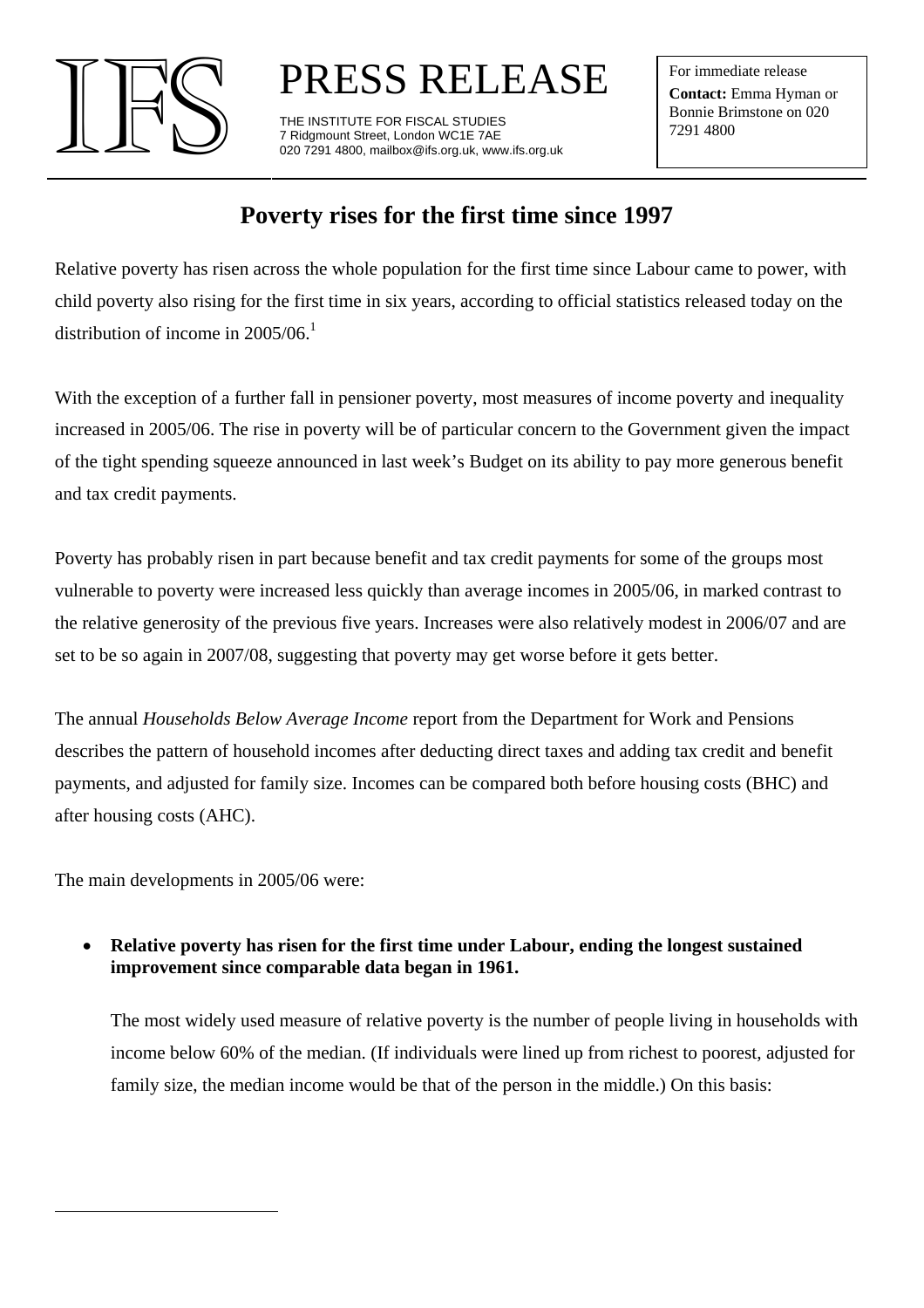- o The number of people in poverty AHC rose from 12.1m in 2004/05 to 12.7m in 2005/06. Having fallen from 25.3% of the population in 1996/97 to 20.5% in 2004/05, this measure rose to 22% in 2005/06. This is the first such increase since 1996/97.
- o The number of people in poverty BHC rose from 10.0m in 2004/05 to 10.4m in 2005/06. Having fallen from 19.4% of the population in 1996/97 to 17.0% in 2004/05, this measure rose to 18% in 2005/06. This is the first such increase since 1997/98.

The rise in relative poverty in the latest year appears statistically significant: in other words, it is unlikely that the survey of 28,000 households from which the figures are derived drew an unrepresentative picture of the whole population.

# • **The number of children in relative poverty rose for the first time in six years, taking it further away from the Government's targets.**

The increases in child poverty of 100,000 to 2.8 million BHC and 200,000 to 3.8 million AHC in 2005/06 are probably not statistically significant, but they take the Government further both from the target that it has already missed for 2004/05 and from the one at which it is now aiming in 2010/11. However, child poverty remains much lower than the level Labour inherited in 1996/97.

The Government's 2010/11 target is to halve child poverty BHC from its level in 1998-99. But having cut child poverty by less than 100,000 a year in the first seven years, it now needs to cut it by more than 200,000 a year over the next five to meet the target. The measures announced in last week's Budget were probably sufficient to lift 200,000 children out of poverty, but on existing policies it is still likely to fall 800,000 short of the target in 2010/11. We estimate that the Government would have to spend a further £4 billion on help for poorer families by 2010/11 to have a 50/50 chance of success.

### • **Measuring incomes AHC, absolute poverty has increased across the whole population for the first time since 1994-95 and among children for the first time since 1995-96.**

The number of people in households with incomes below 60% of the 1998/99 median (adjusted for inflation) increased by 300,000 AHC in 2005/06, compared to average declines of 900,000 over the previous eight years. The increase in absolute child poverty in 2005/06 was much smaller and is unlikely to be statistically significant, but it is very rare for poverty to show any increase when judged against a fixed measure of living standards rather than one that rises in line with the prosperity of the population in general. Measuring incomes BHC, there were slight declines in these measures of absolute poverty in 2005/06.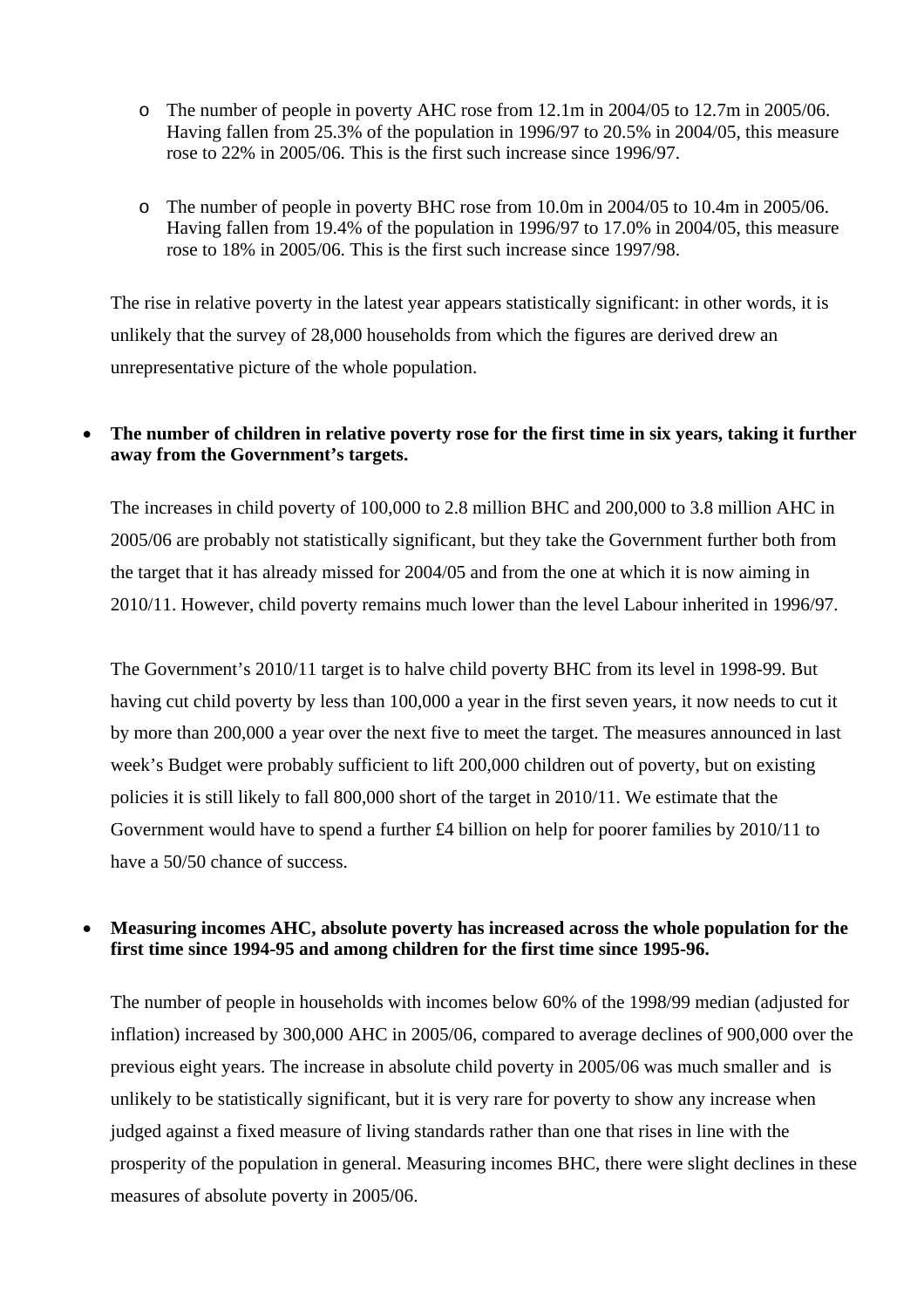### • **The number of pensioners in relative poverty fell by 100,000, with pensioners at less risk of poverty than the rest of the population.**

One piece of good news in HBAI was a further fall in relative pensioner poverty. This has fallen by a third AHC and a sixth BHC since 1996/97.

# • **The number of working-age adults without children in relative poverty is at its highest level since comparable records began in 1961.**

The risk of poverty among this group is lower than among children, pensioners and working-age parents at 13% BHC and 17% AHC, but has risen significantly in recent years. This reflects the fact that this group has not been favoured in Labour's tax and benefit reforms.

# • **Income inequality has edged up in the last year and is once again higher than Labour inherited by a statistically significant amount.**

The Gini Coefficient – a commonly used measure of inequality – rose from 0.34 in 2004/05 to 0.35 in 2005/06, an increase that in itself is not statistically significant. This increase is consistent with the fact that as you move from the poorest to the richest quintile of the income distribution, growth in income during 2005/06 becomes progressively stronger. The "90/10" ratio, a measure of the gap between the 'rich' and the 'poor', also rose between 2004/05 and 2005/06, but remains lower than when Labour came to power. This points towards the fact that the rise in inequality to date under Labour reflects what is going on at extremes of the income distribution rather than the broad range of incomes in the middle.

### • **Average incomes once again rose only modestly. This may help explain the lack of "feel good factor" identified by some commentators.**

Median income rose by just 1% and mean income by 1.3% in 2005/06, a rate similar to the previous three years but well below the 2% plus recorded in Labour's first five years in office. This underlines the fact that the increases in poverty seen during 2005/06 reflect weak income growth towards the bottom of the income distribution rather than rapid income growth in the middle.

"The latest poverty and inequality figures will have made grim reading for the Chancellor. His redistributive tax and benefit reforms have helped lift many families out of poverty in recent years, even though inequality has been pretty stable thanks to the rapid growth of incomes at the top. But today's figures suggest that if the squeeze on public spending announced last week limits Mr Brown's capacity to play Robin Hood over the next few years, poverty and inequality may return to an upward trend and his child poverty target will drift further out of reach", says Luke Sibieta, Research Economist.